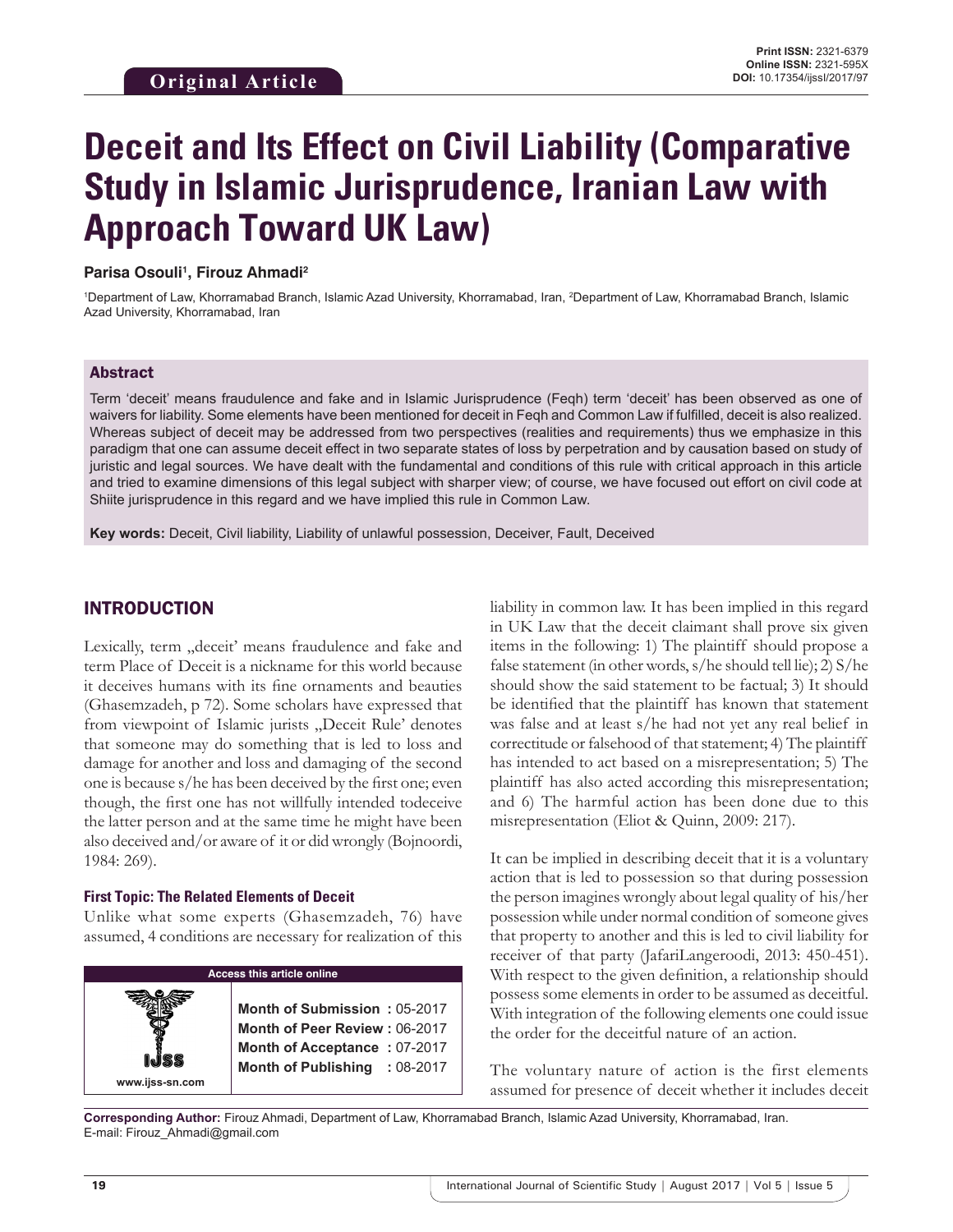in contractual liability or out of contract. For instance, if someone lends his/her coat to another person and other person puts his/her watch in it and gives back to the lender then prevailing of lender over this watch is not deemed as deceit because there was no free will in this regard.

The second element of deceit is that this voluntary action should be accompanied with possession (usurpation) of deceived object. If a person who sits in a session and owner of a house has put forward food to him/her and given person takes out some of food and put it in his/her plate but does not consume it this action is not assumed as possession but with presence of food owner, the owner may take it. In other words, term possession at this step means the irrevocable possession not any other type of possession so that with possession (usurpation) of this property, either the original given property is lost (e.g. it is eaten) or its benefits are improve over the time period in such a way that it can be appraised to calculate the rate of compensation for the loss and this is a point that has been overlooked in the elements, which have been assumed by DrLangeroodi while it should be considered as deceit elements.

The other element of deceit is that the usurper should imagine wrongly about legal quality at the beginning of usurpation. This element has been assumed as the strong cornerstone for deceit. The deceit has been considered as a separate source due to such ignorance or as some lawyers have expressed this element has been deemed as mandatory waivers. We have given more perfect explanation at next pages.

It should be stated about the final element of deceit that the deceiver is generally deemed as a mediator among main owner and the deceived person thereby s/he reaches to third party. The mediator person should do an action that type of his activity to create liability. Namely, the type of usurpation by the mediator person should not in such a way that creates any liability for him/her so that s/he may deposit that object before third party as a result deceitful action has not taken place since the third party is pledged here to keep the property where s/he is the owner of it or otherwise. Of course, this element overlaps with subject of possession.

These elements are deemed as criteria to identify values of pious ones. Therefore in the case when there is some doubt about presence of other elements it should be avoided from assuming it as relevant element. For example, this issue is not clear if the deceiver is aware of this issue or not. Thus, we do not refer to this awareness in deceiver. Nevertheless, presence of such discussion will be helpful in this regard. One can employ a type of deduction called lexical reasoning.

It is noted that term "deceit" has been called as a juristic subject and at the same time they have called the existing characters in this rule so that the mediator person is called "deceiver" or and one who has been ignorantly affected in path of liability is called "The deceived". Nonetheless, Arabic term (deceiver) is a subjective noun and s/he has provided the deceitful operation and also whereas s/he has been called mainly by many subjects about deceit and their examples therefore this rule should employed and the mediator person should be considered as aware or conscious person.

It seems that such reasoning is not proper because at first place the element of awareness is not latent in word "deceiver". In other words, a person may be deceiver while given assuming oneself as possessor, s/he may enter third party in this trend and impose liability to his/her own. On the other hand, under the same conditions, usurpation does not necessarily include deceiver without mediation. Suppose a usurper has seized a property and deceived his/ her first party. Now assuming him/her as owner of this property, this person has given it to other one while s/he has been deemed as example of deceiver and due this rule the other persons may refer to this person. It is noted that based on this assumption there are several examples of deceivers as equal as numbers of assignors of the usurped property in addition to the original usurper while except the main usurper none of them may be aware of usurped nature of given property. Looking at Article 325 of Civil Code may strengthen this reasoning.

## **Second Topic: Fundamental of Deceit Rule**

It has been mentioned (Darvishpoor, 194) that deceit possesses two origins of which one of them is basis of rational people. According to their primary nature, if the rational people are subjected to loss in their contracts due to deception they refer to someone, who has deceived them. In fact, one can claim that this basis and conduct exist in all of rational communities and this conduct may be deemed as one of the praiseful views and acceptable for all rational people at all ages and eras. Here, if it said that basis and conduct of the rational people requires to be signed and approved by the legislator and whereas there is no certain Islamic narrative in this regard and it has been deemed as indefinite rule therefore it should be clarified that with what reasoning the legislator has signed approved this basis and conduct of the rational group. We will respond this question that we have dealt with this issue and said that the conduct of rational group does not need to certain signature or approval; namely, lack of banning (barrier) is deemed as approval. As a result, if the holy legislator (Sharia) did the same conduct with rational group and there was no new conduct versus the rational people and when there was certain basis and conduct among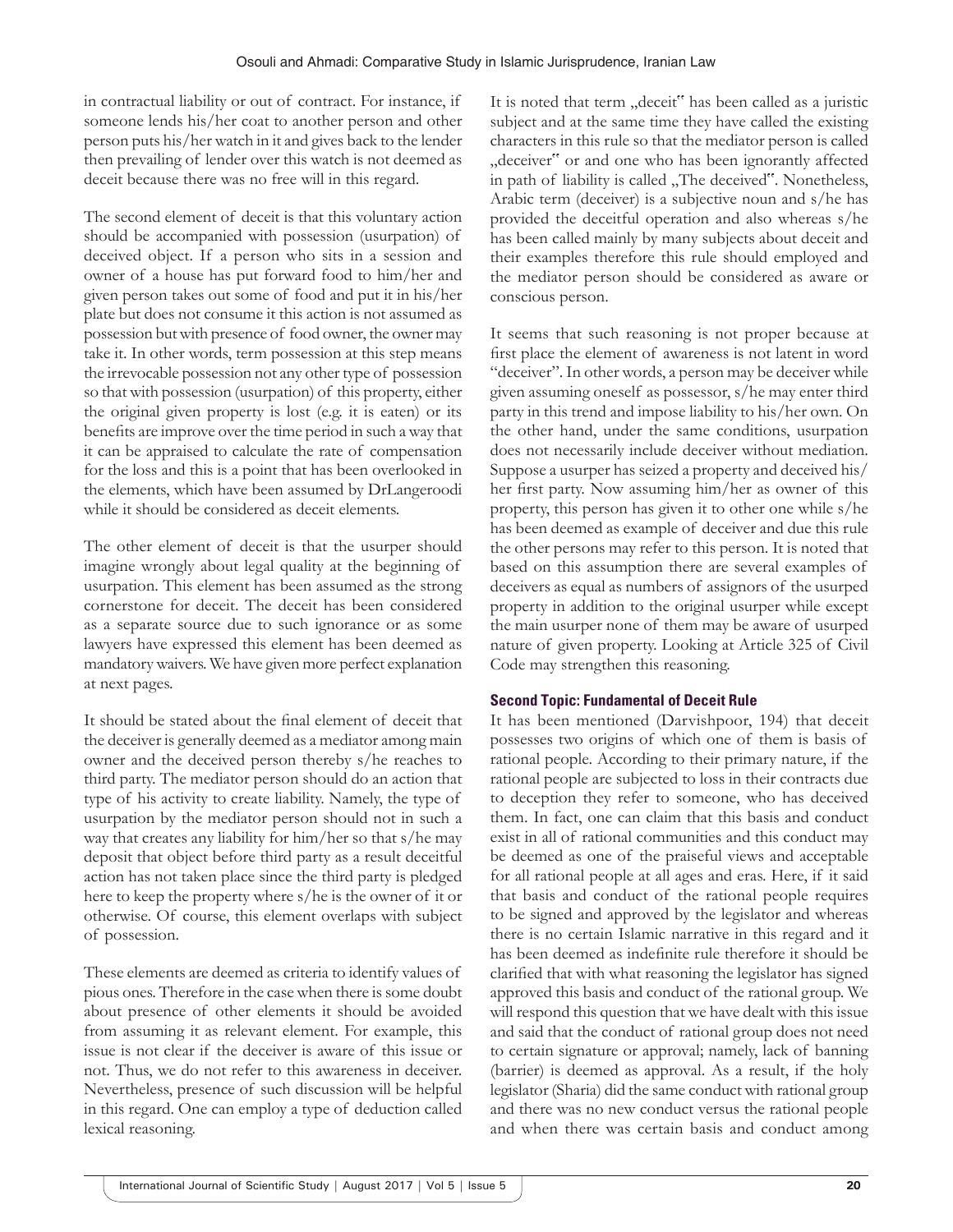the rational group and the sacred legislator (Sharia) does not renounce it then such lack of banning is considered as signature and confirmation since the given conduct is based on viewpoint and perspective of the holy Sharia and nevertheless the legislator has no comment in this regard. In fact, if there was any alternative, the legislator should express it (MoosaviBojnoordi, 1987: 14).

The conduct basis of rational people is in that if someone was subjected to loss due to being deceived by behavior and statement of other person, if the agent committed it deliberately with deception and fraudulence, the deceived person has any right to refer to the deceiver to compensate for his/her incurred losses and request for it from the deceiver and this conduct has been assumed among world rational people since past time. We intend to discuss slightly about authenticity of such claim. In author $\Box$  s opinion, firstly the given description about deceit is not complete so no one can refer to it. In other words, at first place the element of deceiver has been implied in the given description and we currently proved that this trend is in different order based on what it has been excerpted from jurisprudence by our Civil Code and typically in this series of subjects. Given that the next usurpation parties are not aware of usurpation trend they are included in concept of usurpation and title of deceiver(s) applies to them. Therefore specifying this issue to assuming action as deliberative is deemed as impartial subject and it does not cover all deceitful assumptions for this reason we attach no importance for this claim. On the other hand, the fact that there is such rational basis among all of world national people is subjected to doubt and pondering since the usurpation rules are not visible in any part of the world as it mentioned in this way in Islamic jurisprudence. Even the Sunnites from which Islamic tradition (Hadith) about identifying usurpations has been derived by Shiites do not have such a claim so that how we can attribute this topic to the rational scientists that it may also oppose to Islam. In legal systems of European countries, they assume some rights for the receiver with legal bona fide regarding the conducted transactions for the usurped property while here and based on rule of deceit, the next parties have right to refer to the previous parties of their contract even if they are aware of usurpation trend of contract and or to be assumed as deceived person for another party. It was identified by this explanation that when it is discussed about deceit rule, it should be implied about this subject calmly free of excitation and based on rational reasoning and not exclusively a claim.

The other reasoning case about the bases for accepting deceit rule is subject of reference of Islamic narrative to this issue. This well-known axiom that was narrated from Holy Prophet (PBUH) expressed "the deceiver

refers to what s/he has been deceived by $\Box$ <sup>2</sup> has been assumed as origin for producing topics about deceit. It has been mentioned about this Hadith (narrative) that it has obviously denoted this issue so we did not find any jurist who has criticized this subject. Unless the critique has been proposed to documentation of that narrative that firstly this narrative might not be the original one but it could be inferred and derived from other narratives not the primary one. However, the jurists have frequently referred to this narrative and compensated its weakness with such references. Secondly, this narrative is second-hand narration so no one can refer to it (Darvishpoor, 195).

Of course, Ayatollah Boroojerdi has implied in this regard that the important point is the reliable issuance of this narrative while such reliability may be achieved any way. And this may be achieved sometimes by conduct of Prophet"s companions and here also practice of Prophet"s companions is considered as definitive in referring to this narrative i.e. "the deceiver refers to what s/he has been deceived by" over the history. Therefore, practical repute of a narrative is deemed as supporter for its reference weakness (MoosaviBojnoordi, 234).

But with accepting all these statements one should imply this important point that this narrative is not adequate potential to impose such wide issues to it. In other words, they have overloaded the capacity to this prophet"s narrative while they have explained in thisregard in details where enclosing approval of world rational people unilaterally to it is subjected to a lot of pondering.

# **Third Topic: Deceit Cornerstones in Respective of Civil Liability**

In many cases, they have confused among these elements and cornerstones (Lotfi, 72; Darvishpoor, 197) while we have mentioned the elements under the given titles and now we also tend to explain about the conditions, which led to formation of deceit rule in this part. It should be noted that it is stipulated to assume effect of deceit on civil liability therefore we advance conditions of this topic by looking at civil liability.

# *Incurrence of loss*

Incurrence of loss is one of the cornerstones in deceit rule (Bojnoordi, 227). In other words, if we assume the aforesaid prophet"s narrative (Hadith) as one of the important fundamentals of deceit rule the possible reference of the deceived party to the deceiver to take compensations (or the same loss or damage) may be accepted. Although some of Islamic jurists do not accept the loss as basis for deceit rule (TabatabaeiYazdi, 178). Whereas it is intended to examine civil liability due to effect of deceit thus this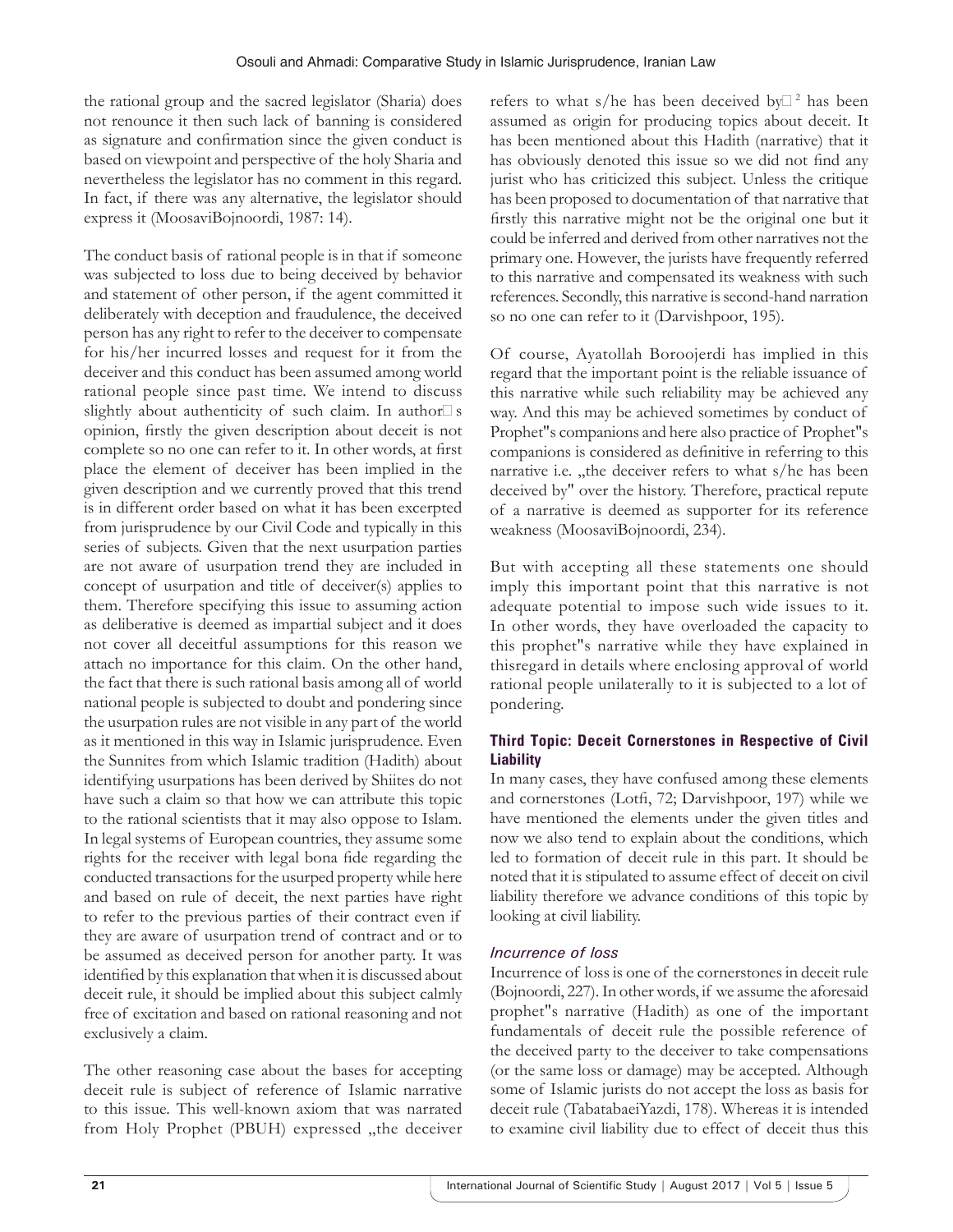type of responsibility may not be created without presence of loss. In other words, one can imply the deceit as a basis for civil liability when some loss is created and we tend to compensate for it by virtue of civil liability.

# *Harmful action*

Being deceived is an internal, spiritual, and mental state along with the specific mental imaginations in which the deceived party does some activities for which s/he incurs losses. For this reason, this is a condition in deceit liability that the loss victim or deceived subject to be ignorant about the reality since it lacks deception with such knowledge. Beingdeceived is considered as foremost element for realization of deceit liability that has been referred in statement of Islamic jurists. For example, author of book of (Jewels of words) writes about referral of customer in unauthorized sale with seller that the customer may refer to the unauthorized seller only when s/he is ignorant to nonownership of the seller and when s/he has been deceived with appearance the action of seller although the seller did not intend to deceive him/her since application of deceit is not subjected to deliberative intention. And he implies in another place: we mean that reference of ignorant usurper to non- ignorant one occurs when the loss victim refers to him/her to compensate for the given loss if s/he has been deceived but if s/he was not deceived s/he has no right for reference since under this condition s/he is assumed as knower of this trend (Chahkandinejad, 2007: 43).

An action should cause a loss in order to occur. Doubtlessly, commitment of action is considered as cornerstone for creating it in civil liability law while the lawyer has also attached omission of that action to it. Nevertheless, a question that is raised about our given subject is that if omission of an action is also effective in deceit that led to civil liability or not. We will explain it by some reasons. Firstly, it is inferred from word (deception) in the aforesaid  $Prophet\mathcal{S}$  s narrative that someone deceives another person and deception is not generally realized by a neutral action and ad lib. Suppose that someone has usurped property from other one and has delegated to third part with his/ her action- where aware or unaware and this will be led to deceiving third party. But this issue is more difficult regarding omission of action since this event rarely takes place that third party to be deceived without perpetration of an action by a mediator. But one can find some examples in which imagination of deception to lead to assuming civil liability based on omission of action by the deceiver as well. We suppose that in a hospital the head of surgery team in operation room notices the mistake of his/her subordinate in doing surgery on wrong subject during operation but s/he remains silent. Or during battery and beating of a person by his troop, a military man finds that they beat wrong person but he does not order to stop.

On these occasions, it seems that the deceitful action of subordinate physician and or military officers has been affected by omission of duly action of their superiors so that we will resume discussion about referral of these losses to the perpetrators in these assumptions in chapter of third cornerstone i.e. causation relationship.

In UK law, the origin for harmful action caused by deception is generally explored within framework of unreal statements and loss occurs due the same statements. Of course, this does not mean that they should be necessarily embedded in these statements but behavior may also lead to formation of harmful action. However, written or oral forms of words are not deemed as source of difference in effect. This rule is proposed to support from this point that there is no task for disclosure in English law as usual (Cooke, 2009: 471).

The other subject that may be discussed about deceit in UK law is silence. It has been implied in UK law that principally silence is not considered as false representation (lie) unless in exceptional cases; for example, where the speaker declares only a half of truth and this may be assumed as deception. The other assumption is when deliberate concealment is committed. Namely, speaker hides some information that may lead to a false representation (or lie). The other assumption is the failure to meet statutoryrequirements. Under some conditions, there is a legal duty to disclose certain information and in these cases omission of this task may be considered as false representation (Elliot & Quinn, ibid, p217).

The other interesting issue is about ambiguous representation; namely, someone declare something that can be followed two different impressions. For example, in legal case of Smith versus Chadwick (1884), they issued corporate notice in which it was declared that the present value of financial turnover and or output was greater than 1"000"000\$ per year. This statement may be considered in this way that with this business the given company will be able to make this money per annum (proper concept) and or in fact the company has earned that fund at certain financial year (i.e. improper concept). The court held that in order to posit a claim and prove it the plaintiff shall either prove the defendant has considered false representation by that statement or it has declared ambiguous statement in order not to be official recognized (Ibid, 220).

## *Causation relationship*

Presence of fault is not exclusively adequate for compensation of loss but there should be causal relationship among the created loss and harmful action that is claimed by plaintiff against defendant. This relationship is in fact based on cause-and-effect relationship.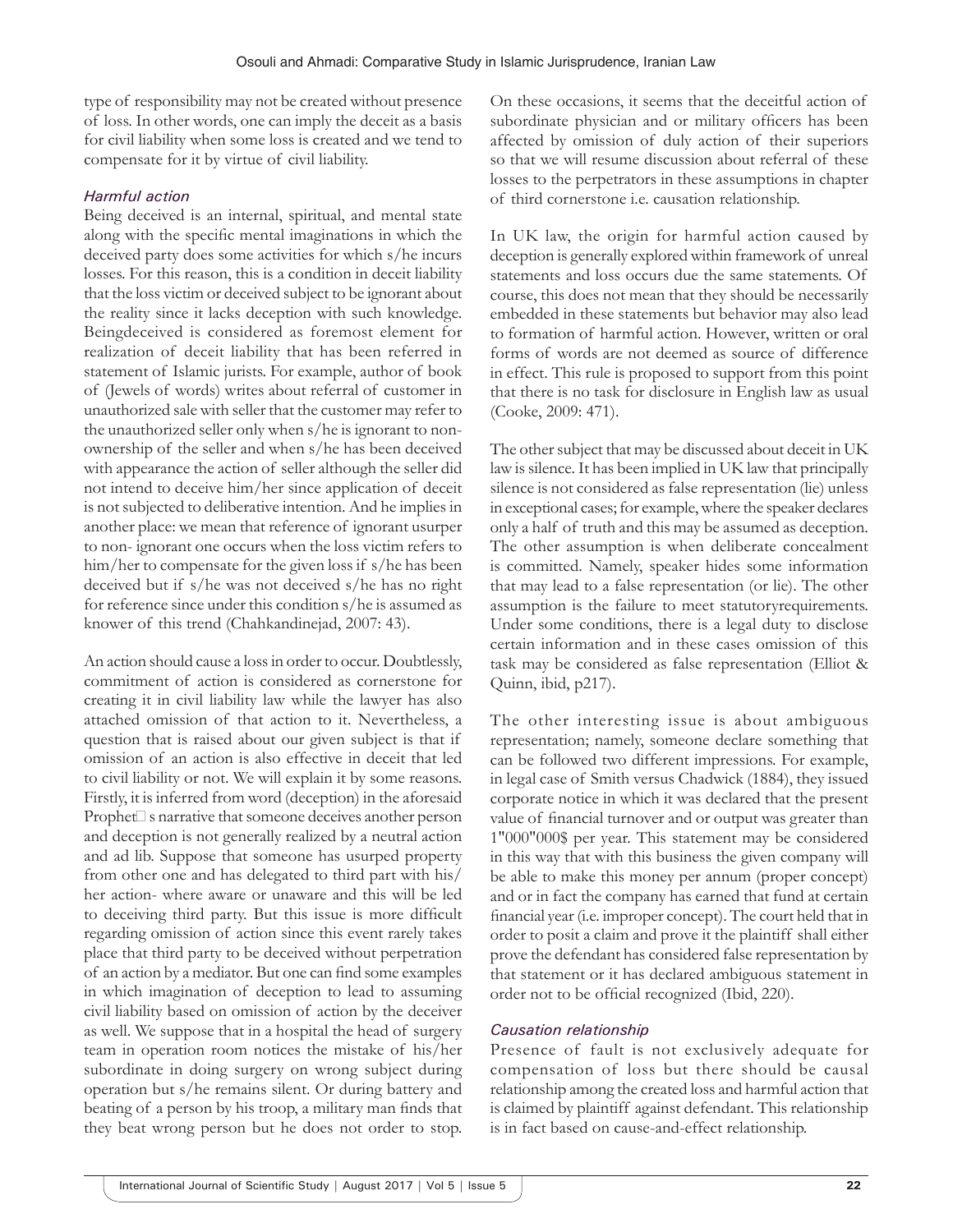Basically, if it is identified that the fault has been necessary condition for loss then most of courts will give award for presence of causal relationship. This principal solution complies with theory of parity of causes. Therefore, if a few faults are sequentially committed and it is clarified that the given loss did not occur without the first fault thus the court will have no doubt to give award to existing causal relationship among fault and loss (Jordan, 2012: 105).

Some experts (Lotfi, ibid: 77) have expressed in this regard that two assumptions may be proposed: first is concerned with causation relationship among deceitful action and loss incurrence and the second one is causal relationship among deception with deceived victim. In our opinion, it is better in this regard to classify them alternately and to separate these two assumptions. The first assumption is that a property is lost with action of deceived and at this situation the issue should be addressed with respect to reason for presence of loss rule and liability of unlawful possession and as we implied under these assumptions and based on rules of liability of unlawful possession even though the coercive power is led to loss of property- where coercive power usually disrupts causation relationship- it will be ineffective in liability of the deceived subject since it is treated with holder of liability of unlawful possession at most aggravated level in Shiite jurisprudence and s/he is assumed as liable even if the coercive power is led to creation of loss. And the second assumption is related to case other than this state with respect to this point that causation relationship is not assumed as deception based on fault.

We have referred to causation relationship in discussion about some examples in UK law and implied that if all six given elements are realized it is inevitable to judge based on civil liability caused by deceit in this country. In other words, whenever other person commits harmful action due to false representation that is led to his/her own loss or other $\Box$  s the causation relationship is realized. On the other hand, it has not been assumed separation difference among loss by perpetration and by causation. Therefore it is different from Islamic jurisprudence in this part. Particularly, such a separation was posited by Paul Loclerk as Belgium judge for several years but no one supported it.

# **Fourth Topic: Is Deceit as Origin of Liability or its Waiver?**

Titles of deceit have been mentioned in juristic books as waivers of liability since given that someone is deceived by a mediator after the owner refers to him/her that person can also refer to the mediator to receive what s/he has paid plus compensation. But regarding this point that if deceit also acts as factor of liability or not, fault-based deceit of loss factor has been separated from assumption of non-fault for the given subject (Safayee&Rahimi, 2013: 192-193)<sup>6</sup> noting that if it is assumed the deceived party has no fault s/he will be responsible for compensation of loss if rules of loss or liability of unlawful possession apply to him/her; for instance, if s/he is given the usurped fruit of owner and s/ he has eaten it. With respect to this point that this property has been lost s/he will be liable whether committed any fault or not. It should be noted about the loss that basically the fault is not deemed as condition; particularly in Islamic jurisprudence the conventional reference relationship has been preferred to the fault. The reason of this issue is whatever it is slightly comprehensible. While based on rules of liability of unlawful possession that govern over the properties, the person will be responsible against period of his/her liability to property even if the given property is eliminated by coercive power. Nevertheless, the regulations of financial liability are more strict and rigid than criminal liability and they are so-called absolute. But if liability of perpetrator of loss is based on fault, it is inappropriate to suffice with deceit rule and consequently it is judged for deceit liability. This analysis applies when that case is rather than cases relating to loss or the governing rules of liability of unlawful possession since there is no need to fault in those cases.

Regardless of this point that harmful action of the deceived subject may be implemented against him/her, principally his harmful action is perpetrated against third party or through loss by perpetration and or within loss by causation. In the cases of loss by perpetration, the jurists and lawyers agree unanimously in that based on rational and narrative documentations and evidences, fault by loss subject has no role in establishment of his/her liability and only perpetration of the person in wasting the properties of other may prove the causation relationship among his/her harmful action and the incurred loss and typically only presence of causal relationship for the given loss is referred to the loss subject and this is led to his/ her civil liability. In this sense, the jurists and thus lawyers have assumed two different theories: Some of them have considered independent nature for fault and argued that one of the independent elements in liability system is the fault. Based on this theoryand due to acceptance of fault as basis for liability in order to realize civil liability of loss subject it necessitates essentially proving his/her fault. In other words, in addition to necessity for presence of proved fault it is also required to prove existing victim of loss. In contrast to Shiite well-known group and following of them, the lawyers believe that the fault only plays role of a criterion. With referring to evidences of causation rule and particularly the given narratives in examples of loss by causation such as loss by perpetration as well, this group only assumes loss incurrence and proving causation relationship among the created loss and harmful action of the loss subject as basis for his/her liability and the only